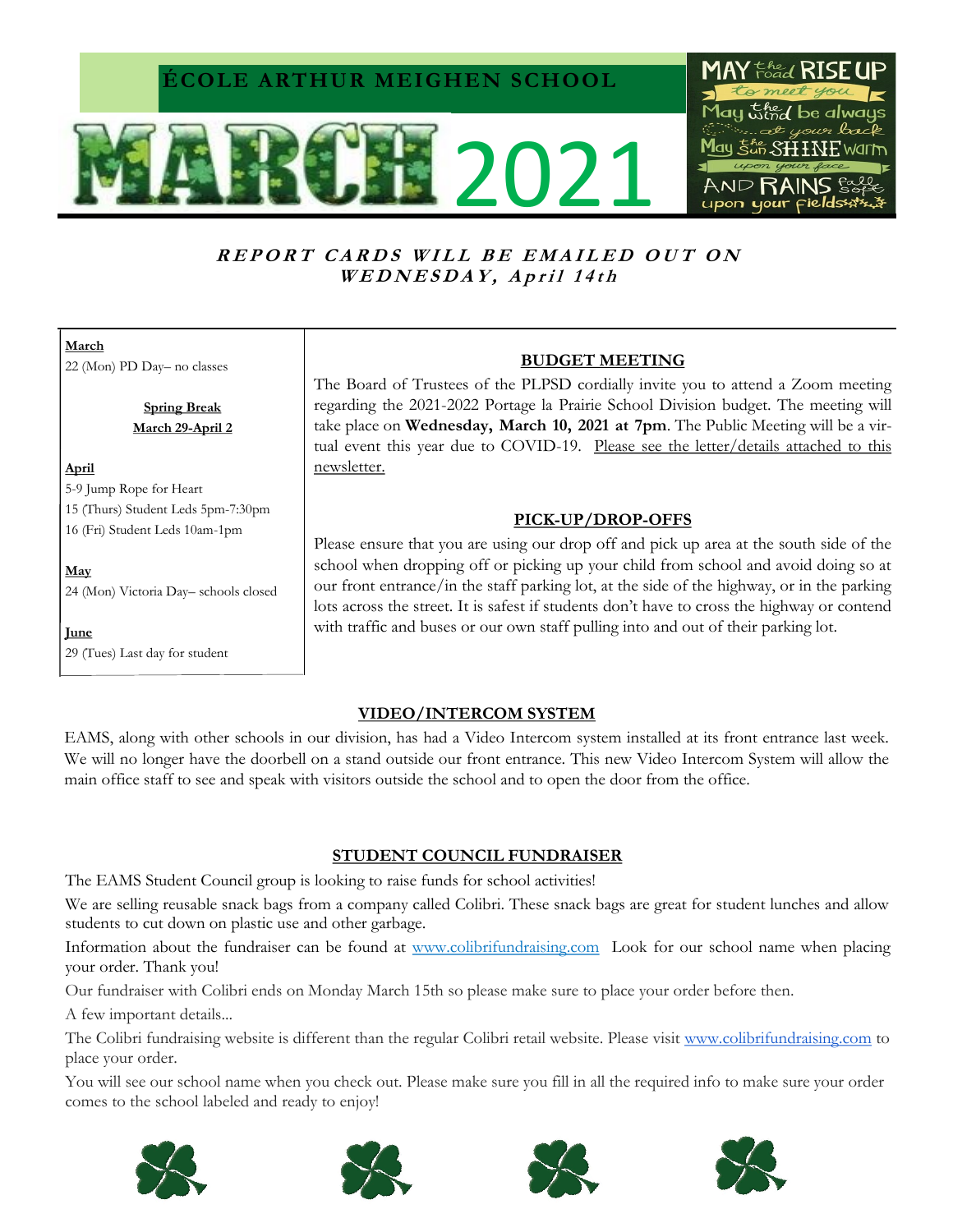

#### **YEARBOOK**

We are excited to announce that EAMS will be having a yearbook this year! Books will be \$20 each and order forms will be sent home soon (they can also be ordered online). If you have any remote learning pictures that you feel would be great to include in our yearbook please email them to  $tammypierreport(Qplpsd.mb.ca.$ </u>

### **STAFF UPDATE**

EAMS said farewell to two of our EAs, Terriers Brady Grasdal and Peyton Gorski, in February. We wish them the very best with their future hockey plans! We are pleased to welcome EA Roberta Kelly and Student Teacher, Angela Rud, who will be student teaching alongside with Mr. Goertzen, starting next week until the end of April. Congratulations go out to Mr. Brett Janz and wife Mercedes, who welcomed baby boy Brooks at the end of January and to Mlle Taylor Ritchot and Kyle, who welcomed baby girl Wrenley in February! Welcome to 7R Mr. Cullen Yeates, who will be replacing Mlle Ritchot this year while on leave. Congratulations, too, go out to 6C teacher, Mr. (and Mrs.) Crevier, who are first-time grandparents to new grandson, Vann!

#### **VARIETY NIGHT**

This year EAMS will be putting together a virtual Variety Night. If students are interested in participating, they can speak to Mr. Goertzen! More details will follow.

#### **STUDENT-LED CONFERENCES**

Student-Led Conferences will be conducted in the same manner as they were in November, ie virtually, or by phone. More info. to follow.

#### **LIBRARY NEWS**

Parents, are you looking for alternative ways to get your child interested in reading? The school division has an online e-library that students can access on school computers or on their personal devices. Follow the steps below to open a new way of reading.

- 1. Download the **Sora** app onto your device
- 2. Under 'find your school' type "Manitoba" and choose "Manitoba Small Public Division Consortium"
- 3. Under "Select your School" select "Portage Collegiate Institute"
- 4. Use the same username and password that you use at school to login.



#### **JUMP ROPE FOR HEART**

The Kickoff Assembly for Jump Rope for Heart will be held virtually on March 23rd. Students will learn the importance of Heart Health and will receive their fundraising packages. The **Jump Rope For Heart at EAMS** will be held the week of April 5-9th in our grade cohorts.

#### **ANNUAL FREE THROW COMPETITION**

We held our annual Free Throw Competition at the start of February. The top competitor from each class won a treat from the canteen. Congratulations to the following winners:

5M Dominic 5G Jaxon 5D Harper 5B Reece 5K Wyatt

6C Blake 6D Troy 6M Aiden 6T Amelie

7R Lawson 7B Luan 7J Declan 7D Wilbert